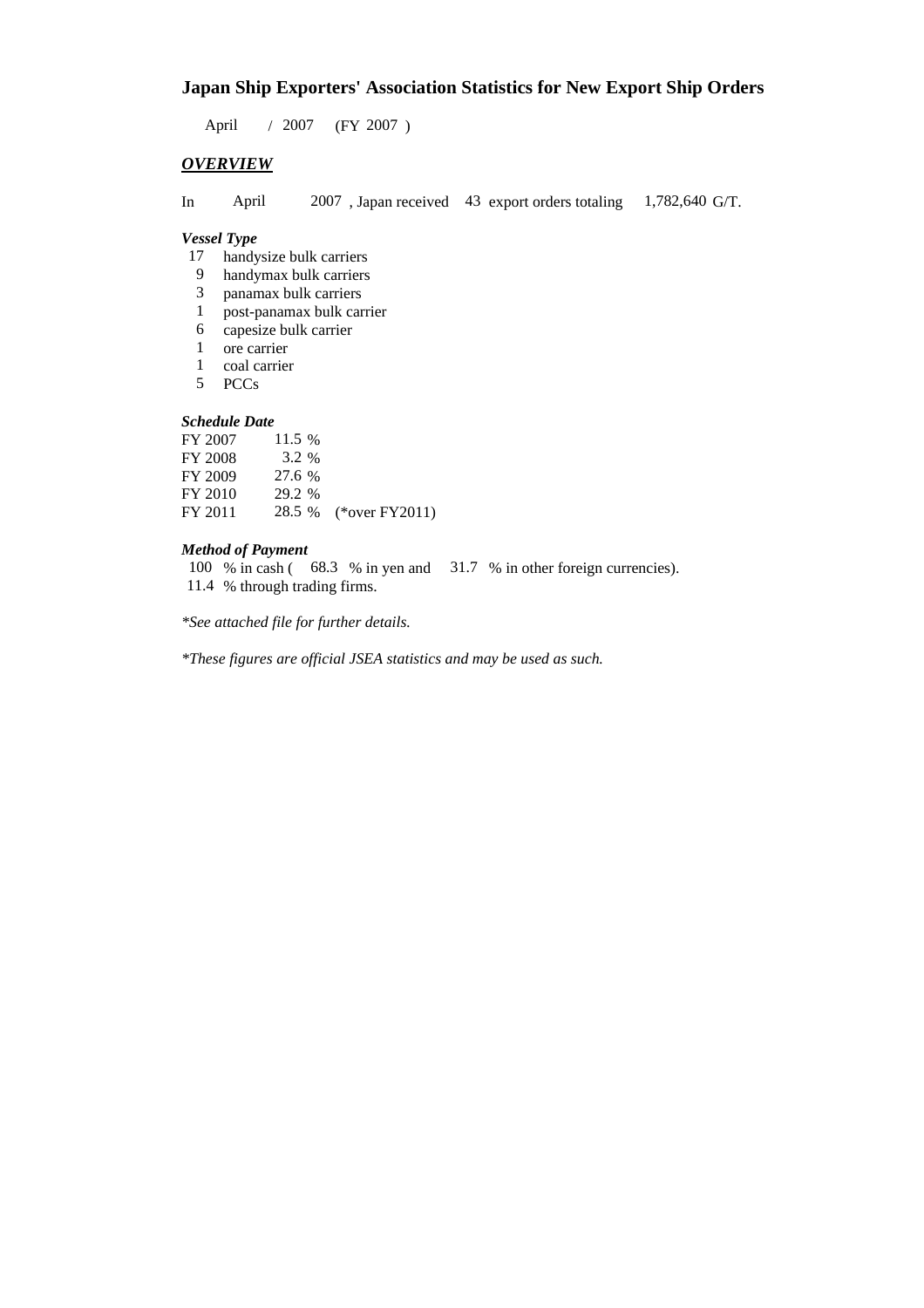#### New Export Orders Placed in April 2007 (FY 2007) Based on Fiscal Year

No. G/T No. G/T No. G/T No. G/T No. G/T No. G/T No. G/T No. G/TGeneral Cargos ( 33 1,252,290 27 1,068,140 1 17,200 0 0 5 166,950 0 0 0 0 0 0 6 184,150 Bulk Carriers 329 15,211,270 270 12,593,710 9 295,740 21 885,550 29 1,436,270 43 1,782,640 43 1,782,640 102 4,400,200 Tankers 114 5,580,849 101 5,035,149 3 85,700 6 342,350 4 117,650 0 0 0 0 13 545,700 Combined Carriers 0 0 0 0 0 0 0 0 0 0 0 0 0 0 0 0Others 0 0 0 0 0 0 0 0 0 0 0 0 0 0 0 0 $\mathbf{0}$ Total 476 22,044,409 398 18,696,999 13 398,640 27 1,227,900 38 1,720,870 43 1,782,640 43 1,782,640 121 5,130,050 FY 2007 / FY 2006 (%) \* 118.2 173.9 173.9 43.3 99.0 30.0 89.7 89.7 89.7 \* \$1.9 In CGT | | 10,512,203| | 8,960,982| | 207,284| | 544,063| | 799,874| | 820,943| | 820,943|| | 2,372,164 February 2007 Description Apr 06 to Mar 07 | Apr 06 to Dec 06 | January 2007 | February 2007 | March 2007 | April 2007 | April 07 | Jan 07 to Apr 07

*Figures for shipbuilding orders of 500 G/T and over for export as steel vessels placed with JSEA members are covered.*

\*FY 2006/FY2005

\*\*Calendar Year 2007

JSEA (May 2007)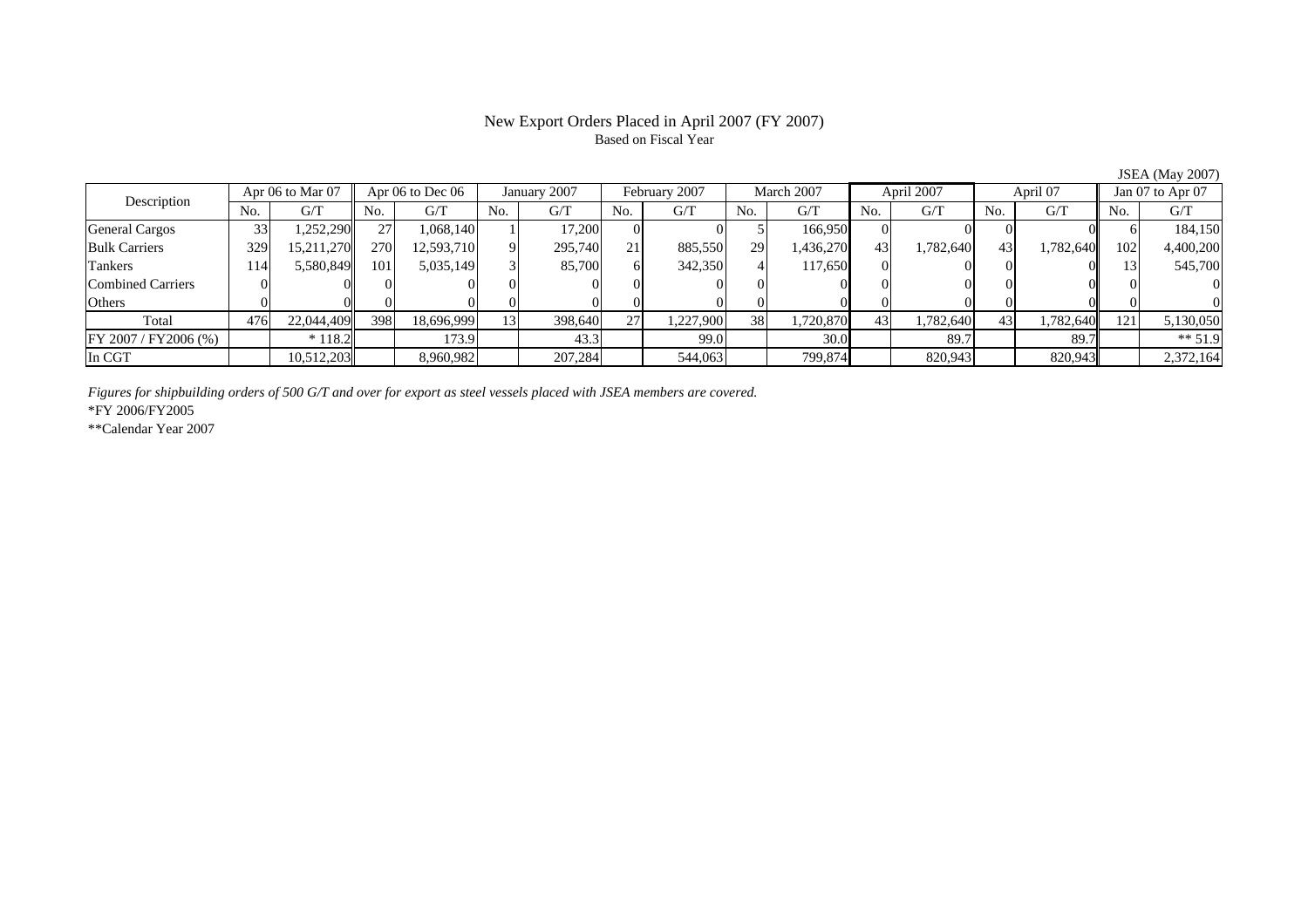### Export Ships Delivered in April 2007 (FY 2007) Based on Fiscal Year

JSEA (May 2007)

| Apr 06 to Mar 07<br>Description |     | Apr 06 to Dec 06 |           | January 2007 | February 2007 |           | March 2007 |         | April 2007 |           | April 2007     |           | Jan 07 to Apr 07 |           |     |           |
|---------------------------------|-----|------------------|-----------|--------------|---------------|-----------|------------|---------|------------|-----------|----------------|-----------|------------------|-----------|-----|-----------|
|                                 | No. | G/T              | No.       | G/T          | No.           | G/T       | No.        | G/T     | No.        | G/T       | N <sub>o</sub> | G/T       | No.              | G/T       | No. | G/T       |
| <b>General Cargos</b>           | 26  | .068,981         | <b>16</b> | 726.620      |               | 134.228   |            | 31,967  |            | 176,166   |                | 150,001   |                  | 150,001   |     | 492,362   |
| <b>Bulk Carriers</b>            | 220 | 10,156,642       | 160       | 7,278,385    | 26            | ,266,675  |            | 552,055 | 23         | 1,059,527 | 17             | 775,039   |                  | 775,039   |     | 3,653,296 |
| Tankers                         |     | 4,735,786        | 51        | 3,432,219    | $\mathbf Q$   | 526,380   |            | 99,952  | <b>10</b>  | 677,235   |                | 108,250   |                  | 108,250   |     | 1,411,817 |
| Combined Carriers               |     |                  |           |              |               |           |            |         |            |           |                |           |                  |           |     |           |
| Others                          |     |                  |           |              |               |           |            | 01      |            |           |                |           |                  |           |     |           |
| Total                           | 319 | 15,961,409       | 227       | 11.437.224   | 39            | 1,927,283 | 16         | 683,974 | 371        | 1,912,928 | 24             | 1,033,290 | 24               | 1,033,290 | 116 | 5,557,475 |
| FY 2007 / FY 2006 (%)           |     | $*105.8$         |           | 113.3        |               | 107.2     |            | 53.4    |            | 99.9      |                | 77.7      |                  | 77.7      |     | $** 87.9$ |
| In CGT                          |     | 7,421,886        |           | 5,421,314    |               | 838,078   |            | 327,880 |            | 834,614   |                | 498,990   |                  | 498,990   |     | 2,499,562 |

*Deliveries of new shipbuilding orders of 500 G/T and over for export as steel vessels placed with JSEA members are covered.*

\*FY 2006/FY2005

\*\*Calendar Year 2007